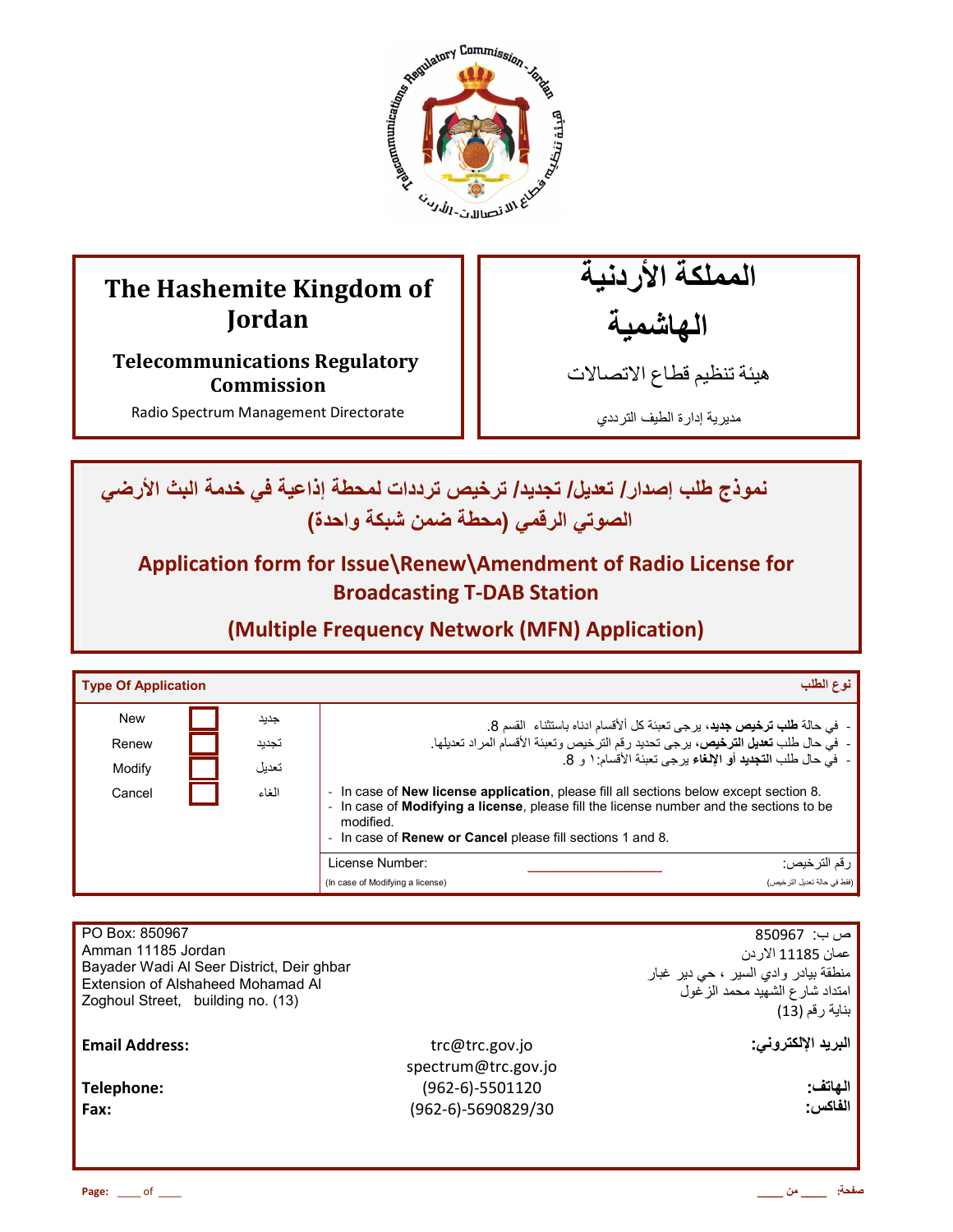

## <mark>دائرة إدارة الطيف التردد</mark>ي

#### **Radio Spectrum Management Department**

**( Multiple Frequency Network (MFN) Application)**

.<br>نموذج نموذج طلب إصدا*ر | تعديل| ت*جديد/ ترخيص ترددات لمحطة إذاعية في خدمة البث الأرضي الصوتي الرقمي( محطة ضمن شبكة واحدة)<br>Application form for Issue\Renew\Amendment of Radio License for Broadcasting T-DAB Station

رم رg' دم اط+ب: **\_\_\_\_\_\_\_\_\_\_\_\_\_\_\_\_\_\_\_\_\_\_** :number Reference Applicant

| l1.<br>Administrative Information (to be filled by Applicant)                                                                                                                                                                                                                                                                    |                                    |                                           |                   | معلومات ادارية (تعبأ من قِبل مُقدم الطلب) |  |                |
|----------------------------------------------------------------------------------------------------------------------------------------------------------------------------------------------------------------------------------------------------------------------------------------------------------------------------------|------------------------------------|-------------------------------------------|-------------------|-------------------------------------------|--|----------------|
| 1.1                                                                                                                                                                                                                                                                                                                              | اسم المرخص له / Licensee Name      |                                           |                   |                                           |  |                |
| رمز المستخدم / User ID<br>(Fill "Applicant Identification form", in case you are a new applicant or you do not have<br>1.2<br>your User ID) /<br>(الرجاء تعبئة "طلب تحديد هوية مقدم الطلب " في حال كنت تقدم طلب لأول مرة أو لا تعرف رمز المستخدم الخاص بك)                                                                       |                                    |                                           |                   |                                           |  |                |
| 1.3                                                                                                                                                                                                                                                                                                                              |                                    | الشخص المخول بالتوقيع / Authorized Person |                   |                                           |  |                |
| 1.4                                                                                                                                                                                                                                                                                                                              | المسؤول التقني / Technical Contact |                                           |                   |                                           |  |                |
| أتعهد بأن المعلومات المذكورة في هذا الطلب وأيّ معلومات أخرى مرفقة به، هي معلومات صحيحة. كما أنني أتعهد بأنني اطلعت على جميع القوانين والقرارات<br>والشروط المنظمة للترخيص الراديوي والتي يجب على الإلتزام بها لحين صدور هذا الترخيص.                                                                                             |                                    |                                           |                   |                                           |  |                |
| I certify that the information on this form and any other information given in support of this application are correct. I also certify that I<br>have read the TRC Regulations and the licensing terms and conditions Specified by the TRC which I shall abide by throughout the<br>process until issuance of the radio license. |                                    |                                           |                   |                                           |  |                |
|                                                                                                                                                                                                                                                                                                                                  |                                    |                                           |                   |                                           |  |                |
|                                                                                                                                                                                                                                                                                                                                  | Date Of Submission:                |                                           | تاريخ تقديم الطلب | Signature/Seal:                           |  | التوفيع/الختم: |
|                                                                                                                                                                                                                                                                                                                                  |                                    | dd / mm / yyyy                            |                   |                                           |  |                |

| 2.<br>For Administrative use Only |                                                                                        |                |                    | للاستخدام الادار يفقط |          |
|-----------------------------------|----------------------------------------------------------------------------------------|----------------|--------------------|-----------------------|----------|
| 2.1                               | المرجع /TRC Reference Number                                                           |                |                    |                       |          |
| 2.2                               | Name of TRC Employee who received the application/<br>إسم موظف الهيئة الذي استلم الطلب |                |                    |                       |          |
| Date of Application<br>receipt:   |                                                                                        | dd / mm / yyyy | تاريخ استلام الطلب | Signature:            | النوقيع: |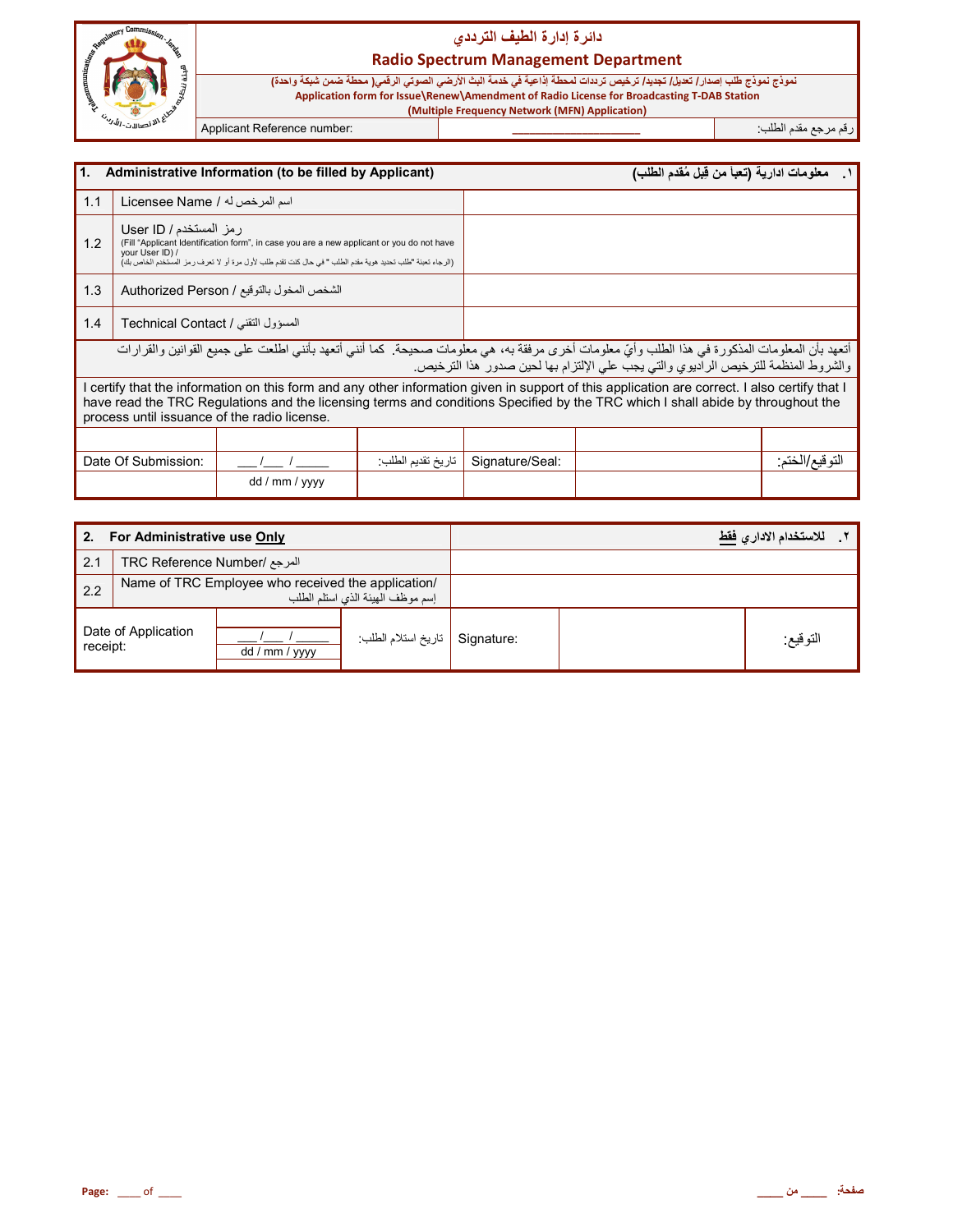

#### **Radio Spectrum Management Department**

Applicant Reference number:

### رقم مرجع مقدم الطلب<del>.</del>

| 3.  | <b>Geographical information</b> | المعلومات الجغرافية<br>$\cdot$ $\cdot$ |
|-----|---------------------------------|----------------------------------------|
| 3.1 | Site name / اسم الموقع          |                                        |
| 3.2 | رمز الموقع / Site code          |                                        |
| 3.3 | Station Address / عنوان المحطة  |                                        |
| 3.4 | خط الطول / Longitude            | Е<br>Deg.<br>Min.<br>Sec.              |
| 3.5 | خط العرض / Latitude             | N<br>Deg.<br>Min.<br>Sec.              |

| 4.  | منطقة الخدمة<br><b>Area of Service</b>                        |                                                                                                                                                                                                                                   |  |  |  |
|-----|---------------------------------------------------------------|-----------------------------------------------------------------------------------------------------------------------------------------------------------------------------------------------------------------------------------|--|--|--|
| 4.1 | نوع منطقة الخدمة / Service Area Type                          | منطقة دائر بة<br>Circular Area<br>المحافظة<br>المملكة<br>Governorate<br>Kingdom wide<br>(fill field  4.5)    (يرجى تعبئة الأقسام<br>(برجي تعبئة القسم ٤٥)<br>(Do not fill the<br>يرجى عدم تعبئة<br>(fill fields 4.2, 4.3 and 4.4) |  |  |  |
| 4.2 | Center of Service Area Longitude<br>خط طول محور منطقة الخدمة/ | أنناه) (الأقسام<br>4.4 و4.4)<br>sections below)<br>E<br>Deg.<br>Min.<br>Sec.                                                                                                                                                      |  |  |  |
| 4.3 | Center of Service Area Latitude /<br>خط عرض محور منطقة الخدمة | N<br>Min.<br>Sec.<br>Deg.                                                                                                                                                                                                         |  |  |  |
| 4.4 | Radius of Service Area (Km) /<br>شعاع منطقة الخدمة            |                                                                                                                                                                                                                                   |  |  |  |
| 4.5 | المحافظة / Governorate                                        |                                                                                                                                                                                                                                   |  |  |  |

| 5.  | <b>Station Specific Technical Information</b>                                            |                 | 0 .     تفاصيل المعلومات التقنية لكل محطة |
|-----|------------------------------------------------------------------------------------------|-----------------|-------------------------------------------|
| 5.1 | Classification                                                                           | Commercial      | Non-Commercial                            |
| 5.2 | * نمط الإستقبال / Reception Mode                                                         | Portable indoor | Mobile                                    |
| 5.3 | * نوع قناع البث / Type of Spectrum Mask                                                  | Non Critical    | Sensitive                                 |
| 5.4 | Effective Radiated power (W)/ (W) القدرة<br>* المشعة الفعالة                             |                 |                                           |
| 5.5 | إرتفاع الهوائي فوق / Antenna height AGL (m)<br>* مسّنوي الأرض (م)                        |                 |                                           |
| 5.6 | Antenna Height above the mast base (m)<br>ارتفاع الهوائي عن قاعدة البرج أو العامود (م) / |                 |                                           |
| 5.7 | كيفية تثبيت الموائي / Antenna Mounting type                                              | Green Field     | Rooftop                                   |
|     |                                                                                          | Wall Mount      | <b>Indoor Solution</b>                    |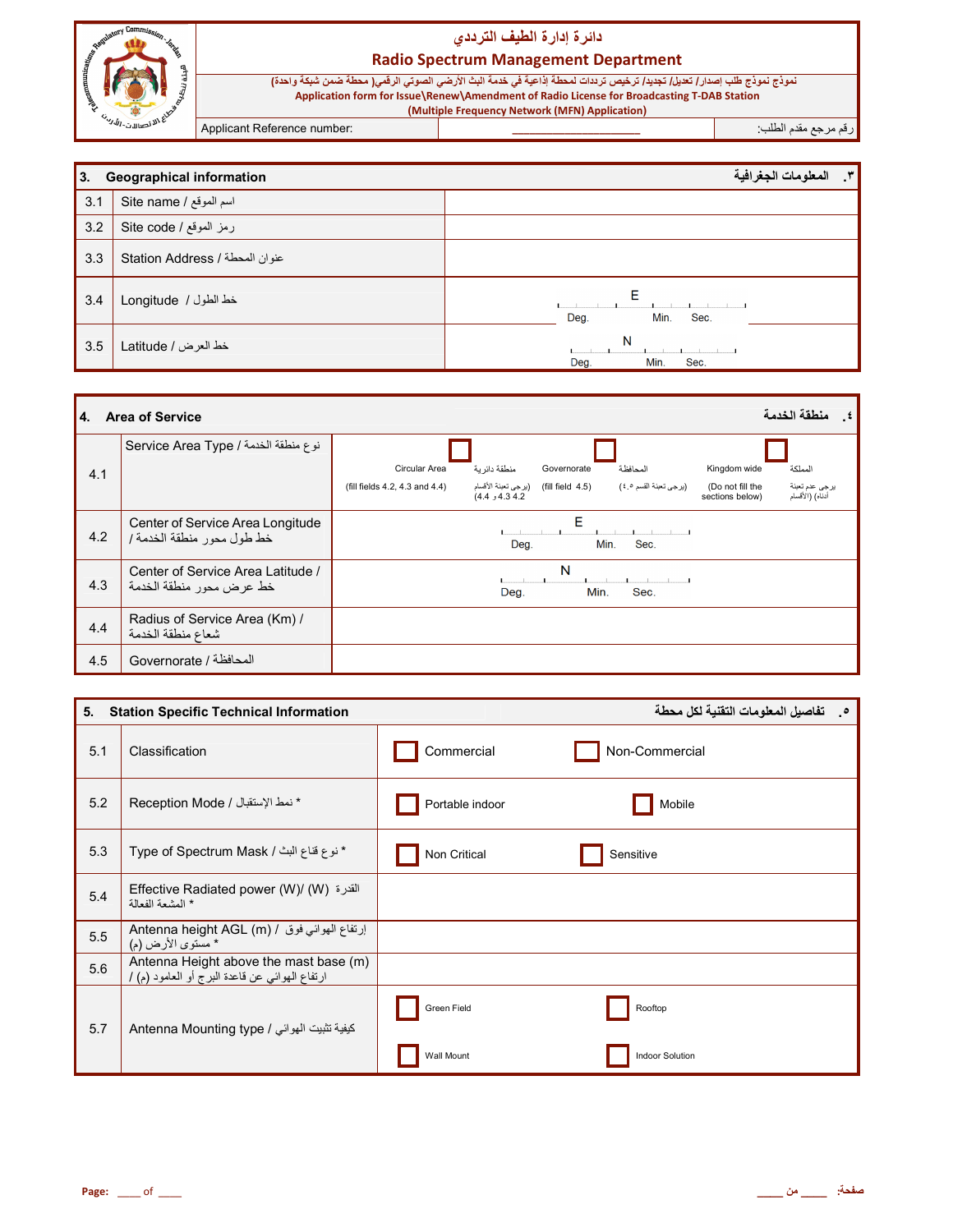

**Radio Spectrum Management Department** 

نموذج نموذج طلب إصدار / تعديل/ تجديد/ ترخيص ترددات لمحطة إذاعية في خدمة البث الأرضي الصوتي الرقمي( محطة ضمن شبكة واحدة)<br>Application form for Issue\Renew\Amendment of Radio License for Broadcasting T-DAB Station<br>Multiple F

Applicant Reference number:

رقم مرجع مقدم الطلب:

| <b>Equipment Details</b><br>6. |                                                                             | تفاصيل الأجهز ة |
|--------------------------------|-----------------------------------------------------------------------------|-----------------|
| 6.1                            | Manufacturer of the main equipment/<br>. * الشر كة المصنِّعة للجهاز الرئيسي |                 |
| 6.2                            | * طراز الجهاز الرئيسي/ Model of the main equipment                          |                 |
| 6.3                            | Manufacturer of the standby equipment/<br>الشركة المصنِّعة للجهاز الإحتياطي |                 |
| 6.4                            | طراز الجهاز الإحتياطي/ Model of the standby equipment                       |                 |

| 7.   | Antenna details                    |                                                                                                                                                                                                                                                                                                                                                                                                                                                                                                                                             | تفاصيل الهوائيات<br>- 1                                                                                                                                                                                                                                                                                                                                                                                                                                                                                                                                                                                              |
|------|------------------------------------|---------------------------------------------------------------------------------------------------------------------------------------------------------------------------------------------------------------------------------------------------------------------------------------------------------------------------------------------------------------------------------------------------------------------------------------------------------------------------------------------------------------------------------------------|----------------------------------------------------------------------------------------------------------------------------------------------------------------------------------------------------------------------------------------------------------------------------------------------------------------------------------------------------------------------------------------------------------------------------------------------------------------------------------------------------------------------------------------------------------------------------------------------------------------------|
| 7.1  | * الشركة المصنعة / Manufacturer    |                                                                                                                                                                                                                                                                                                                                                                                                                                                                                                                                             |                                                                                                                                                                                                                                                                                                                                                                                                                                                                                                                                                                                                                      |
| 7.2  | * الطراز / Model                   |                                                                                                                                                                                                                                                                                                                                                                                                                                                                                                                                             |                                                                                                                                                                                                                                                                                                                                                                                                                                                                                                                                                                                                                      |
| 7.3  | * ربح الهوائي / Antenna gain (dBd) |                                                                                                                                                                                                                                                                                                                                                                                                                                                                                                                                             |                                                                                                                                                                                                                                                                                                                                                                                                                                                                                                                                                                                                                      |
| 7.4  | *الإستقطاب / Polarization          |                                                                                                                                                                                                                                                                                                                                                                                                                                                                                                                                             | أفقي/ H - Horizontal<br>مدموج /M - Mixed<br>عامودي /V - Vertical                                                                                                                                                                                                                                                                                                                                                                                                                                                                                                                                                     |
| 7.5A | *الإتجاهية / Directivity           |                                                                                                                                                                                                                                                                                                                                                                                                                                                                                                                                             | Omni<br>Directional                                                                                                                                                                                                                                                                                                                                                                                                                                                                                                                                                                                                  |
| 7.5B | pattern txt file                   |                                                                                                                                                                                                                                                                                                                                                                                                                                                                                                                                             | In case of directional Antenna, Please fill the Antenna Radiation Pattern details below or provide a soft copy of the antenna                                                                                                                                                                                                                                                                                                                                                                                                                                                                                        |
|      |                                    | 9NH/Attenuation at different azimuths of the<br>horizontally polarized component with respect<br>to maximum e.r.p. of the horizontally polarized<br>component, dB<br>(do not fill in if the antenna is non-directional)<br>180'<br>o<br>10 <sup>o</sup><br>190°<br>200°<br>20<br>$210^{\circ}$<br>$220^{\circ}$<br>50<br>230<br>240°<br>60<br>250°<br>70<br>80<br>260<br>270°<br>90<br>280<br>100<br>290°<br>110<br>300°<br>$120^{\circ}$<br>310 <sup>o</sup><br>$130^{\circ}$<br>320°<br>150<br>330<br>$160^\circ$<br>340°<br>350°<br>170° | 9NV/Attenuation at different azimuths of the<br>vertically polarized component with respect to<br>maximum e.r.p. of the vertically polarized<br>component, dB<br>(do not fill in if the antenna is non-directional)<br>180<br>o<br>10 <sup>o</sup><br>$190^\circ$<br>200<br>$20^{\circ}$<br>$210^{\circ}$<br>40<br>220<br>230<br>50<br>$240^\circ$<br>60<br>70 <sup>o</sup><br>250°<br>260°<br>80<br>$90^{\circ}$<br>270°<br>$100^{\circ}$<br>$280^{\circ}$<br>110 <sup>o</sup><br>$290^{\circ}$<br>300<br>120<br>310 <sup>o</sup><br>130°<br>$140^\circ$<br>320<br>330<br>150<br>$160^\circ$<br>340<br>170°<br>350° |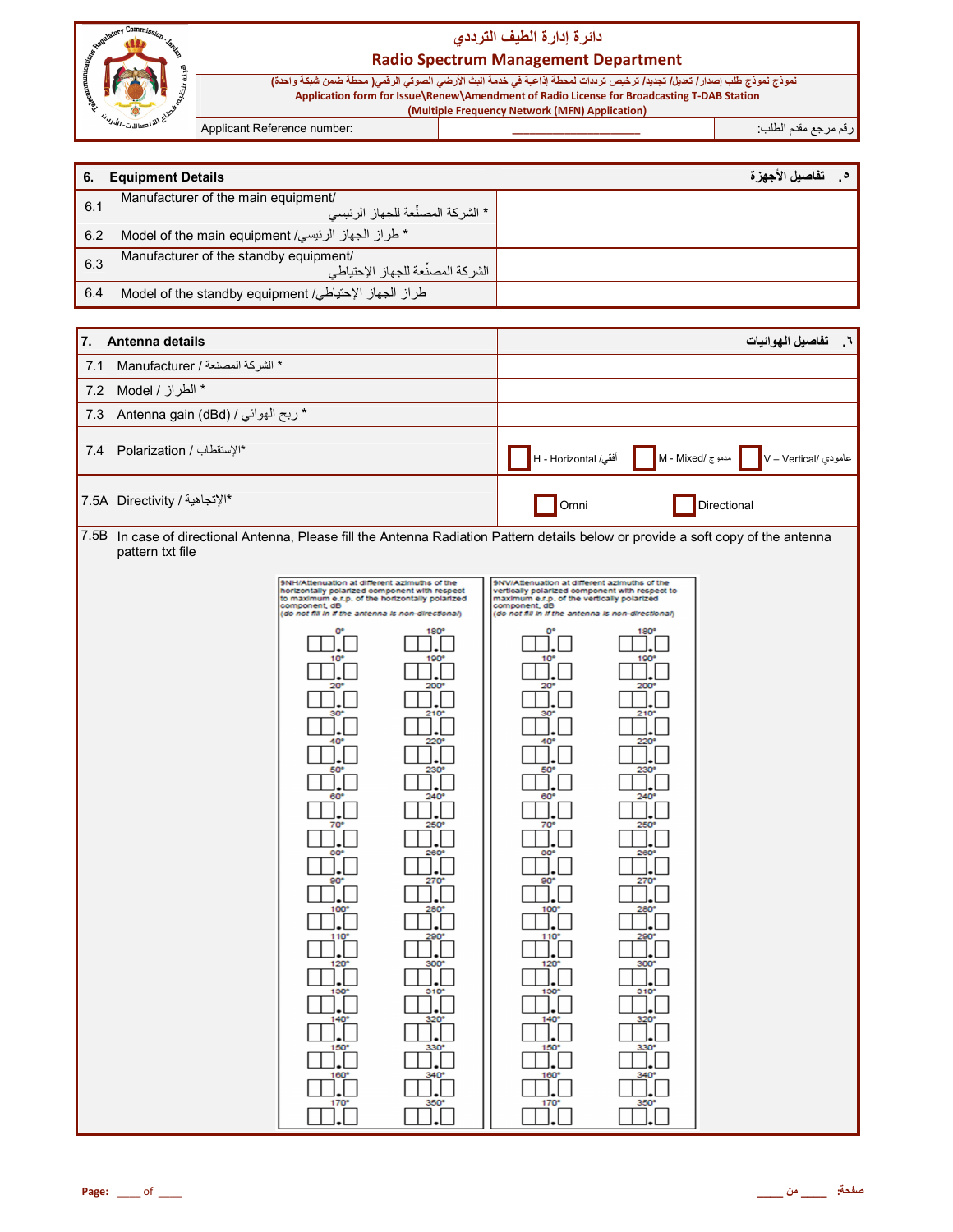

#### **Radio Spectrum Management Department**

نموذج نموذج طلب إصدار / تعديل/ تجديد/ ترخيص ترددات لمحطة إذاعية في خدمة البث الأرضي الصوتي الرقمي( محطة ضمن شبكة واحدة) Application form for Issue\Renew\Amendment of Radio License for Broadcasting T-DAB Station (Multiple Frequency Network (MFN) Application)

Applicant Reference number:

رقم مرجع مقدم الطلب:

| 8.   | License(s) List<br>(fill only in case of Renew or Cancel) |                 | ۸. قائمة التراخيص<br>(تعبأ فقط في حالة التجديد أو الغاء) |
|------|-----------------------------------------------------------|-----------------|----------------------------------------------------------|
|      | 8.1                                                       | 8.2             |                                                          |
| $\#$ | License Number/                                           | Date of Expiry/ |                                                          |
|      | رقم الترخيص                                               |                 | تاريخ انتهاء الصلاحية                                    |
|      |                                                           |                 |                                                          |
|      |                                                           |                 |                                                          |
|      |                                                           |                 |                                                          |
|      |                                                           |                 |                                                          |
|      |                                                           |                 |                                                          |
|      |                                                           |                 |                                                          |
|      |                                                           |                 |                                                          |
|      |                                                           |                 |                                                          |
|      |                                                           |                 |                                                          |
|      |                                                           |                 |                                                          |
|      |                                                           |                 |                                                          |
|      |                                                           |                 |                                                          |
|      |                                                           |                 |                                                          |
|      |                                                           |                 |                                                          |
|      |                                                           |                 |                                                          |
|      |                                                           |                 |                                                          |
|      |                                                           |                 |                                                          |
|      |                                                           |                 |                                                          |
|      |                                                           |                 |                                                          |
|      |                                                           |                 |                                                          |
|      |                                                           |                 |                                                          |
|      |                                                           |                 |                                                          |
|      |                                                           |                 |                                                          |
|      |                                                           |                 |                                                          |
|      |                                                           |                 |                                                          |
|      |                                                           |                 |                                                          |

#### Remarks:

If needed, please use more than one copy of this page.  $\blacksquare$ 

<mark>ملاحظات:</mark><br>\_\_\_\_\_\_ عند الحاجة يرجى استعمال أكثر من نسخة من هذه الصفحة<sub>.</sub>